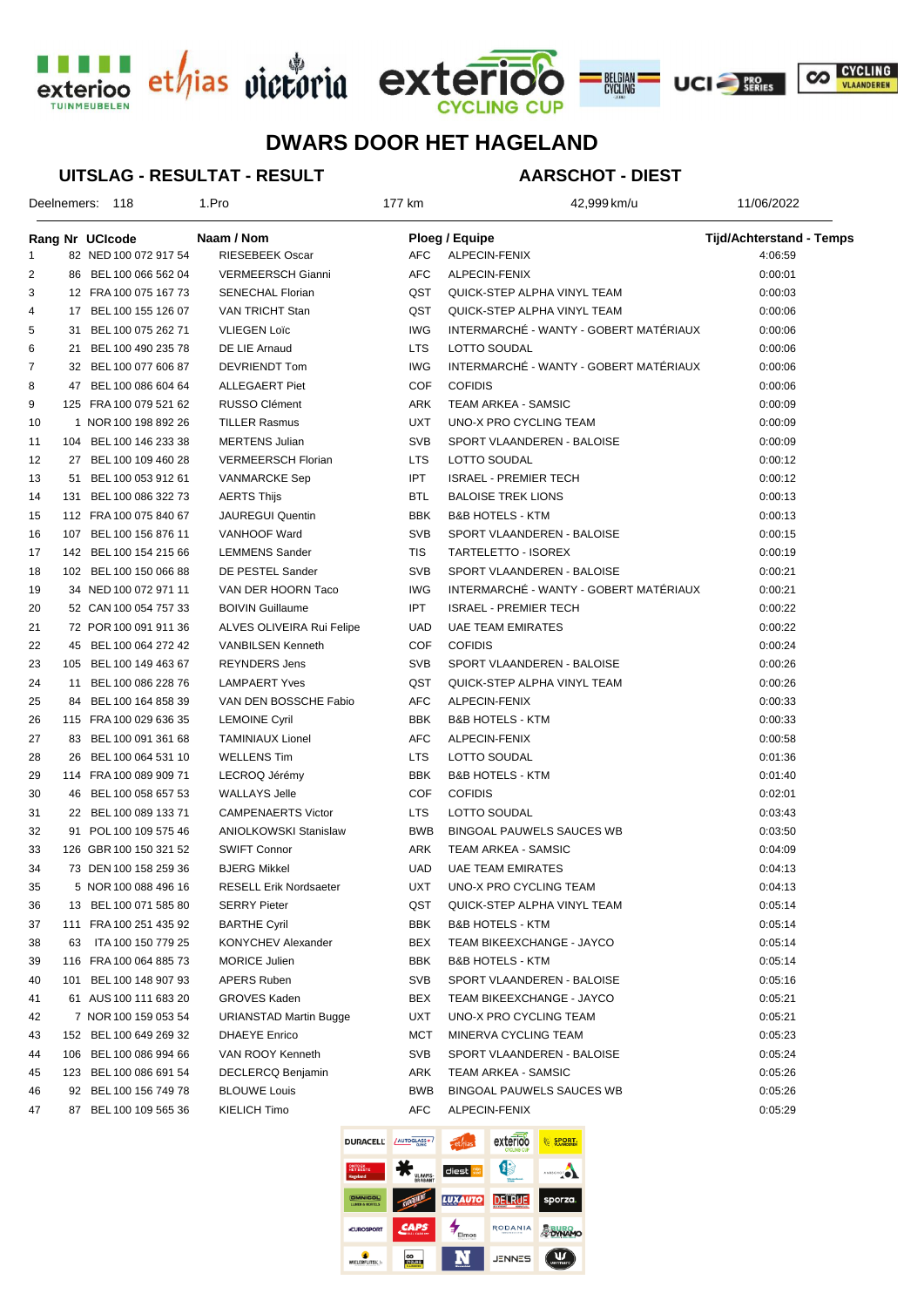





## **DWARS DOOR HET HAGELAND**

#### **UITSLAG - RESULTAT - RESULT**

### **AARSCHOT - DIEST**

| Deelnemers: 118 |     |                                        | 1.Pro                               | 177 km     | 42,999 km/u                                   | 11/06/2022                      |
|-----------------|-----|----------------------------------------|-------------------------------------|------------|-----------------------------------------------|---------------------------------|
|                 |     | Rang Nr UCIcode                        | Naam / Nom                          |            | Ploeg / Equipe                                | <b>Tijd/Achterstand - Temps</b> |
| 48              |     | 41 GER 100 454 633 75                  | <b>WALSCHEID Maximilian Richard</b> | COF        | <b>COFIDIS</b>                                | 0:05:29                         |
| 49              |     | 122 FRA 100 259 231 31                 | <b>GRONDIN Donavan</b>              | ARK        | TEAM ARKEA - SAMSIC                           | 0:05:32                         |
| 50              |     | 121 BEL 100 086 669 32                 | <b>CAPIOT Amaury</b>                | ARK        | TEAM ARKEA - SAMSIC                           | 0:05:40                         |
| 51              |     | 81 BEL 100 070 962 39                  | <b>MERLIER Tim</b>                  | AFC        | ALPECIN-FENIX                                 | 0:05:49                         |
| 52              |     | 97 BEL 100 080 815 95                  | <b>MERTZ Remy</b>                   | <b>BWB</b> | BINGOAL PAUWELS SAUCES WB                     | 0:06:35                         |
| 53              |     | 96 BEL 100 110 158 47                  | <b>REX Laurenz</b>                  | <b>BWB</b> | BINGOAL PAUWELS SAUCES WB                     | 0:06:35                         |
| 54              |     | 24 BEL 100 075 246 55                  | <b>FRISON Frederik</b>              | <b>LTS</b> | LOTTO SOUDAL                                  | 0:06:35                         |
|                 |     | Non partants / Niet vertrokken / DNS : |                                     |            |                                               |                                 |
|                 |     | 33 BEL 100 079 451 89                  | <b>HERMANS Quinten</b>              | <b>IWG</b> | INTERMARCHÉ - WANTY - GOBERT MATÉRIAUX        |                                 |
|                 |     | 143 BEL 100 109 782 59                 | MARCHAND Gianni                     | TIS        | TARTELETTO - ISOREX                           |                                 |
|                 |     | Abbandons / Opgaves / DNF:             |                                     |            |                                               |                                 |
|                 |     | 2 NOR 100 086 594 54                   | <b>ABRAHAMSEN Jonas</b>             | UXT        | UNO-X PRO CYCLING TEAM                        |                                 |
|                 |     | 3 NOR 100 196 662 27                   | <b>GUDMESTAD Tord</b>               | UXT        | UNO-X PRO CYCLING TEAM                        |                                 |
|                 |     | 4 NOR 100 100 233 16                   | <b>HALVORSEN Kristoffer</b>         | UXT        | UNO-X PRO CYCLING TEAM                        |                                 |
|                 |     | 6 DEN 100 361 204 57                   | <b>LEVY William</b>                 | UXT        | UNO-X PRO CYCLING TEAM                        |                                 |
|                 | 14  | BEL 100 022 640 23                     | KEISSE IIjo                         | QST        | QUICK-STEP ALPHA VINYL TEAM                   |                                 |
|                 |     | 15 DEN 100 033 089 93                  | MØRKØV Michael                      | QST        | QUICK-STEP ALPHA VINYL TEAM                   |                                 |
|                 |     | 23 BEL 100 096 357 20                  | <b>BEULLENS Cedric</b>              | <b>LTS</b> | LOTTO SOUDAL                                  |                                 |
|                 |     | 25 GER 100 033 016 20                  | KLUGE Roger                         | LTS        | LOTTO SOUDAL                                  |                                 |
|                 |     | 35 NED 100 061 187 61                  | VAN KESSEL Corne                    | <b>IWG</b> | INTERMARCHÉ - WANTY - GOBERT MATÉRIAUX        |                                 |
|                 | 36  | BEL 100 045 720 17                     | VAN MELSEN Kevin                    | <b>IWG</b> | INTERMARCHÉ - WANTY - GOBERT MATÉRIAUX        |                                 |
|                 |     | 42 FRA 100 162 411 17                  | <b>RENARD Alexis</b>                | COF        | <b>COFIDIS</b>                                |                                 |
|                 |     | 43 NED 100 058 402 89                  | <b>KREDER Wesley</b>                | COF        | <b>COFIDIS</b>                                |                                 |
|                 |     | 44 POL 100 096 400 63                  | <b>SAJNOK Szymon</b>                | COF        | <b>COFIDIS</b>                                |                                 |
|                 |     | 53 DEN 100 086 941 13                  | <b>SCHMIDT Mads Würtz</b>           | <b>IPT</b> | <b>ISRAEL - PREMIER TECH</b>                  |                                 |
|                 |     | 54 AUT 100 053 915 64                  | <b>BRÄNDLE Matthias</b>             | <b>IPT</b> | <b>ISRAEL - PREMIER TECH</b>                  |                                 |
|                 | 55  | BEL 100 079 141 70                     | VAN ASBROECK Tom                    | <b>IPT</b> | <b>ISRAEL - PREMIER TECH</b>                  |                                 |
|                 | 56  | ITA 100 157 227 71                     | PUPPIO Antonio                      | <b>IPT</b> | <b>ISRAEL - PREMIER TECH</b>                  |                                 |
|                 |     | 62 AUS 100 062 914 42                  | <b>HEPBURN Michael</b>              | <b>BEX</b> | TEAM BIKEEXCHANGE - JAYCO                     |                                 |
|                 |     | 64 AUS 100 107 908 28                  | O'BRIEN Kelland                     | <b>BEX</b> | TEAM BIKEEXCHANGE - JAYCO                     |                                 |
|                 |     | 65 AUS 100 091 155 56                  | <b>SCOTSON Callum</b>               | BEX        | TEAM BIKEEXCHANGE - JAYCO                     |                                 |
|                 |     | 66 NZL 100 107 509 17                  | STEWART Campbell                    | BEX        | TEAM BIKEEXCHANGE - JAYCO                     |                                 |
|                 |     | 71 GER 100 077 380 55                  | <b>ACKERMANN Pascal</b>             | UAD        | UAE TEAM EMIRATES                             |                                 |
|                 |     | 74 COL 100 086 568 28                  | <b>GAVIRIA RENDON Fernando</b>      | UAD        | UAE TEAM EMIRATES                             |                                 |
|                 |     | 76 ARG 100 896 277 78                  | RICHEZE Maximiliano Ariel           | <b>UAD</b> | <b>UAE TEAM EMIRATES</b>                      |                                 |
|                 | 85  | BEL 100 137 984 34                     | <b>BASTIAENS Ayco</b>               | AFC        | ALPECIN-FENIX                                 |                                 |
|                 | 93  | BEL 100 112 368 26                     | LIVYNS Arjen                        | <b>BWB</b> | BINGOAL PAUWELS SAUCES WB                     |                                 |
|                 | 94  | BEL 100 100 912 16                     | <b>MENTEN Milan</b>                 | BWB        | BINGOAL PAUWELS SAUCES WB                     |                                 |
|                 |     | 95 NED 100 140 657 88                  | PAASSCHENS Mathijs                  | BWB        | <b>BINGOAL PAUWELS SAUCES WB</b>              |                                 |
|                 | 103 | BEL 100 649 275 38                     | <b>BERCKMOES Jenno</b>              | SVB        | SPORT VLAANDEREN - BALOISE                    |                                 |
|                 |     | 113 FRA 100 680 835 73                 | <b>LAURANCE Axel</b>                | BBK        | <b>B&amp;B HOTELS - KTM</b>                   |                                 |
|                 | 117 | BEL 100 105 896 53                     | WARLOP Jordi                        | BBK        | <b>B&amp;B HOTELS - KTM</b>                   |                                 |
|                 |     | 124 EST 100 165 205 95                 | <b>PAJUR Markus</b>                 | ARK        | TEAM ARKEA - SAMSIC                           |                                 |
|                 |     | 127 FRA 100 075 858 85                 | <b>LEDANOIS Kevin</b>               | ARK        | TEAM ARKEA - SAMSIC                           |                                 |
|                 | 133 | BEL 100 650 055 42                     | <b>HUYBS Ward</b>                   | <b>BTL</b> | <b>BALOISE TREK LIONS</b>                     |                                 |
|                 | 134 | BEL 100 607 530 03                     | <b>LEDEGEN Dietmar</b>              | <b>BTL</b> | <b>BALOISE TREK LIONS</b>                     |                                 |
|                 |     | 135 BEL 100 989 062 34                 | <b>MARIEN Daan</b>                  | BTL        | <b>BALOISE TREK LIONS</b>                     |                                 |
|                 |     |                                        | <b>DURACELL</b>                     | AUTOGLASS* | exterioo<br><b>ED SPORT.</b><br><b>Ethias</b> |                                 |

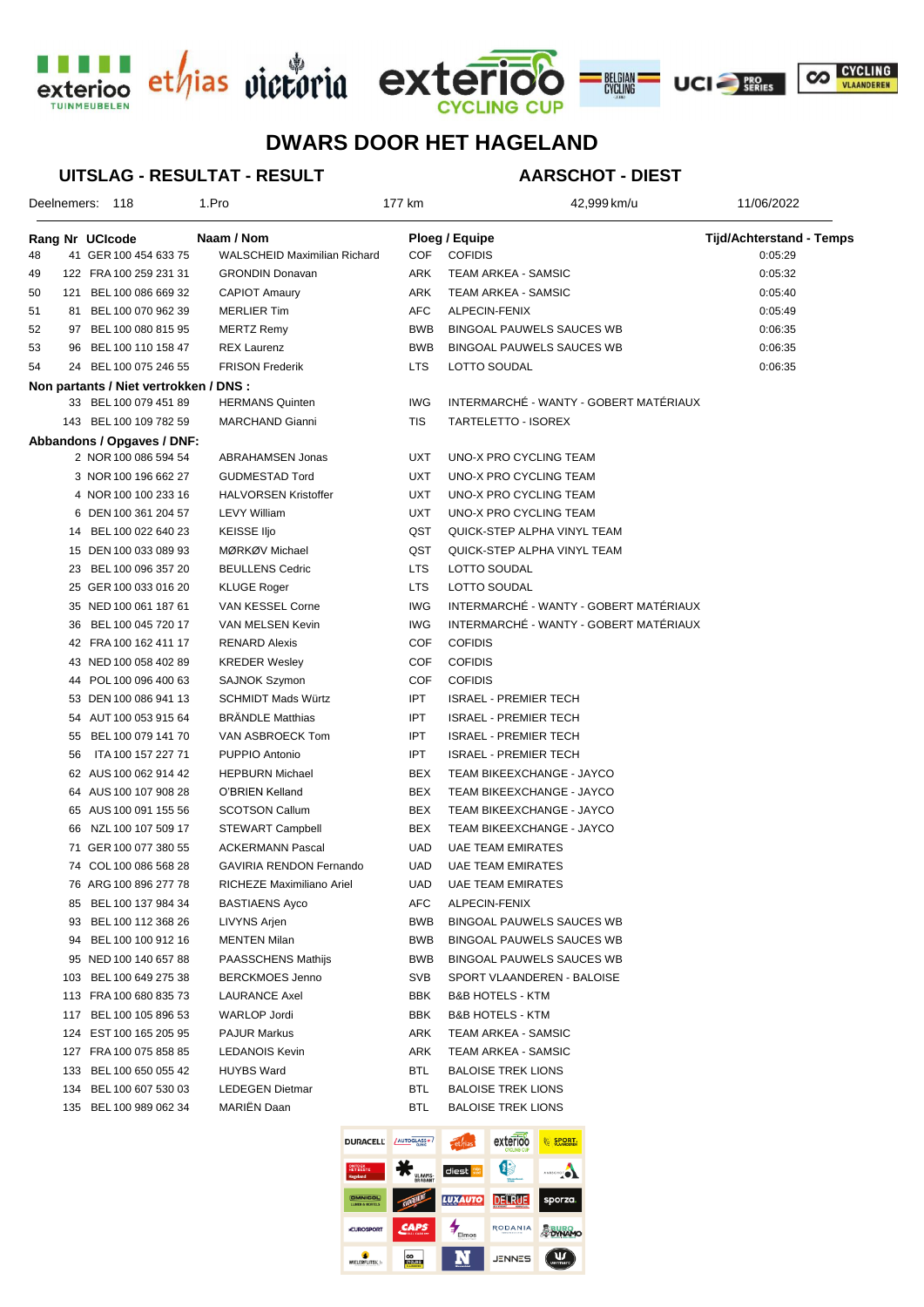





# **DWARS DOOR HET HAGELAND**

#### **UITSLAG - RESULTAT - RESULT**

### **AARSCHOT - DIEST**

| Deelnemers: 118                   |                        | 1.Pro                     | 177 km                     | 42,999 km/u                       | 11/06/2022                      |
|-----------------------------------|------------------------|---------------------------|----------------------------|-----------------------------------|---------------------------------|
|                                   | Rang Nr UCIcode        | Naam / Nom                |                            | Ploeg / Equipe                    | <b>Tijd/Achterstand - Temps</b> |
|                                   | 136 BEL 100 650 048 35 | <b>NYS Thibau</b>         | <b>BTL</b>                 | <b>BALOISE TREK LIONS</b>         |                                 |
|                                   | 137 NED 100 231 082 12 | RONHAAR Pim               | <b>BTL</b>                 | <b>BALOISE TREK LIONS</b>         |                                 |
| 141                               | BEL 100 109 461 29     | <b>GOEMAN Andreas</b>     | <b>TIS</b>                 | TARTELETTO - ISOREX               |                                 |
|                                   | 144 BEL 100 136 490 92 | <b>RELAES Jacob</b>       | <b>TIS</b>                 | <b>TARTELETTO - ISOREX</b>        |                                 |
| 145                               | BEL 100 127 356 76     | <b>TEUGELS Lennert</b>    | TIS                        | TARTELETTO - ISOREX               |                                 |
| 146                               | BEL 100 046 449 67     | VANOVERSCHELDE Kobe       | <b>TIS</b>                 | TARTELETTO - ISOREX               |                                 |
| 151                               | BEL 100 098 765 03     | <b>BORRA Gilles</b>       | <b>MCT</b>                 | MINERVA CYCLING TEAM              |                                 |
| 153                               | BEL 100 649 510 79     | <b>DEBAELE Jorre</b>      | <b>MCT</b>                 | MINERVA CYCLING TEAM              |                                 |
| 154                               | BEL 100 086 288 39     | <b>JOSEPH Thomas</b>      | <b>MCT</b>                 | MINERVA CYCLING TEAM              |                                 |
| 155                               | BEL 100 097 477 73     | <b>MUSEEUW Stefano</b>    | <b>MCT</b>                 | MINERVA CYCLING TEAM              |                                 |
| 156                               | BEL 100 164 577 49     | PONSAERTS Thibaut         | <b>MCT</b>                 | MINERVA CYCLING TEAM              |                                 |
| 157                               | BEL 100 138 703 74     | <b>WILLEMS Thimo</b>      | <b>MCT</b>                 | MINERVA CYCLING TEAM              |                                 |
| 161                               | BEL 100 143 196 08     | <b>DANIELS Simon</b>      | <b>GDM</b>                 | GEOFCO DOLTCINI MATERIEL-VELO.COM |                                 |
| 162                               | BEL 100 143 672 96     | <b>BIEBUYCK Aurélien</b>  | <b>GDM</b>                 | GEOFCO DOLTCINI MATERIEL-VELO.COM |                                 |
| 163                               | BEL 100 484 798 73     | FIEVEZ Philippe           | <b>GDM</b>                 | GEOFCO DOLTCINI MATERIEL-VELO.COM |                                 |
| 164                               | LUX 100 350 106 17     | <b>GLOESENER Jacques</b>  | <b>GDM</b>                 | GEOFCO DOLTCINI MATERIEL-VELO.COM |                                 |
| 165                               | LUX 100 098 023 37     | <b>CENTRONE</b> Ivan      | <b>GDM</b>                 | GEOFCO DOLTCINI MATERIEL-VELO.COM |                                 |
| 166                               | BEL 100 099 674 39     | <b>SIEMONS Stijn</b>      | <b>GDM</b>                 | GEOFCO DOLTCINI MATERIEL-VELO.COM |                                 |
| 167                               | BEL 100 098 067 81     | VAN DEN BOSSCHE Angelo    | <b>GDM</b>                 | GEOFCO DOLTCINI MATERIEL-VELO.COM |                                 |
| 171                               | BEL 100 071 555 50     | <b>COBBAERT Robby</b>     | <b>PSB</b>                 | PAUWELS SAUZEN - BINGOAL          |                                 |
|                                   | 172 NED 100 233 561 66 | <b>KAMP Ryan</b>          | <b>PSB</b>                 | PAUWELS SAUZEN - BINGOAL          |                                 |
| 173                               | ITA 100 316 032 87     | MASCIARELLI Lorenzo       | <b>PSB</b>                 | PAUWELS SAUZEN - BINGOAL          |                                 |
| 174                               | BEL 100 649 316 79     | <b>MEEUSSEN Witse</b>     | <b>PSB</b>                 | PAUWELS SAUZEN - BINGOAL          |                                 |
| 175                               | BEL 100 069 126 46     | <b>SWEECK Laurens</b>     | <b>PSB</b>                 | PAUWELS SAUZEN - BINGOAL          |                                 |
| 176                               | BEL 100 650 344 40     | <b>VANDERLINDEN Lukas</b> | <b>PSB</b>                 | PAUWELS SAUZEN - BINGOAL          |                                 |
|                                   | 177 BEL 100 071 556 51 | VANTHOURENHOUT Michael    | <b>PSB</b>                 | PAUWELS SAUZEN - BINGOAL          |                                 |
| <b>Gestart / Partants:</b><br>118 |                        |                           | Aangekomen / Arrivés :     | 54                                | Opgaven / Abandons:<br>64       |
| Niet gestart / Non partants :     |                        | 2                         | Buiten tijd / Hors delai : | 0                                 |                                 |

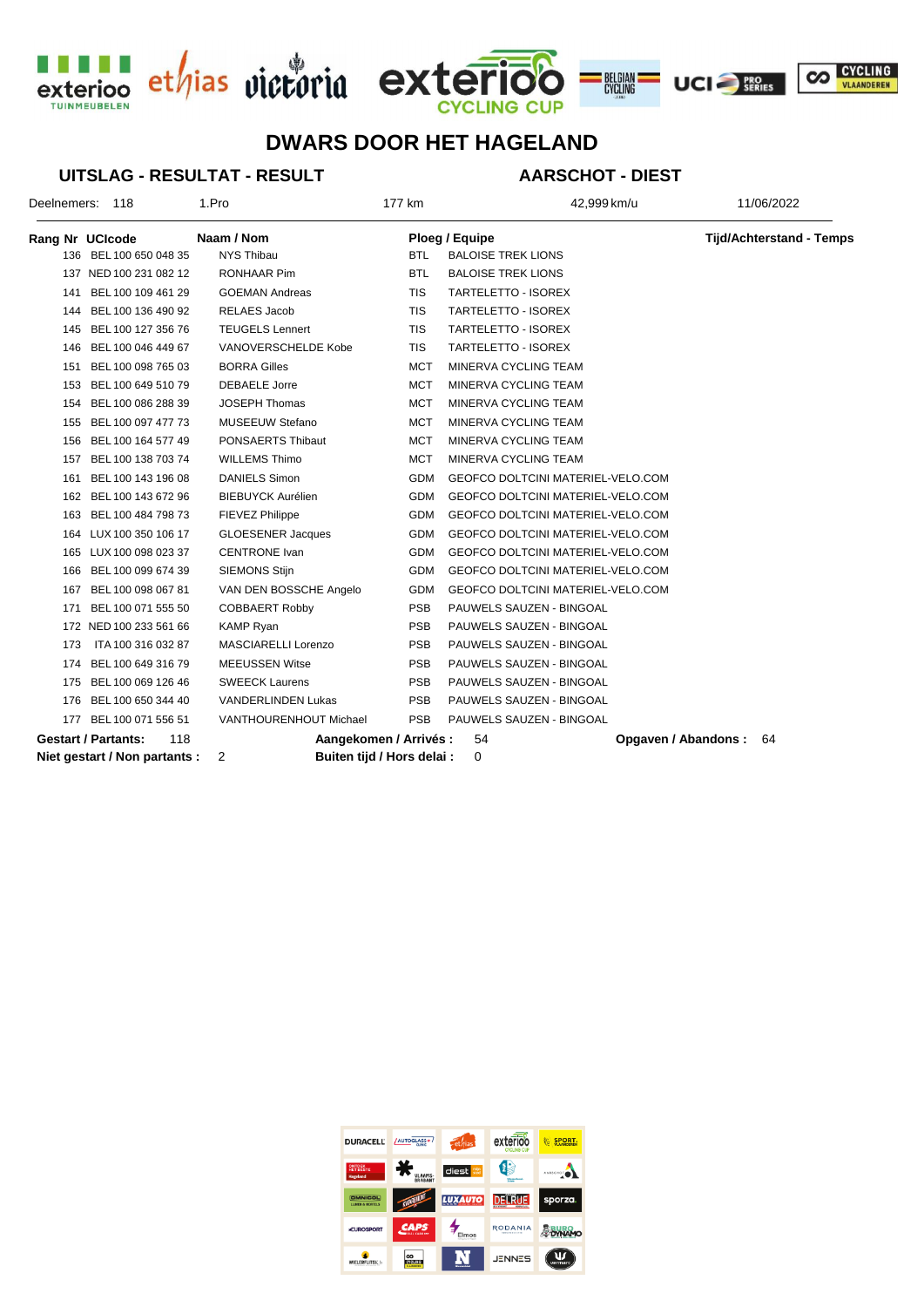



BELGIAN<br>CYCLING



# **Indiv. Punten / Points Indiv.**

11/06/2022 DWARS DOOR HET HAGELAND

| <b>Plaats</b>     | Renner                    | <b>Punten</b>  |
|-------------------|---------------------------|----------------|
| 1                 | <b>RIESEBEEK Oscar</b>    | 16             |
| 2                 | <b>VERMEERSCH Gianni</b>  | 14             |
| 3                 | <b>SENECHAL Florian</b>   | 13             |
| 4                 | <b>VAN TRICHT Stan</b>    | 12             |
| 5                 | <b>VLIEGEN Loïc</b>       | 11             |
| 6                 | DE LIE Arnaud             | 10             |
| $\overline{7}$    | <b>DEVRIENDT Tom</b>      | 9              |
| 8                 | <b>ALLEGAERT Piet</b>     | 8              |
| 9                 | <b>RUSSO Clément</b>      | $\overline{7}$ |
| 10                | <b>TILLER Rasmus</b>      | 6              |
| 11                | <b>MERTENS Julian</b>     | 5              |
| $12 \overline{ }$ | <b>VERMEERSCH Florian</b> | 4              |
| 13                | <b>VANMARCKE Sep</b>      | 3              |
| 14                | <b>AERTS Thijs</b>        | 2              |
| 15                | <b>JAUREGUI Quentin</b>   | $\mathbf{1}$   |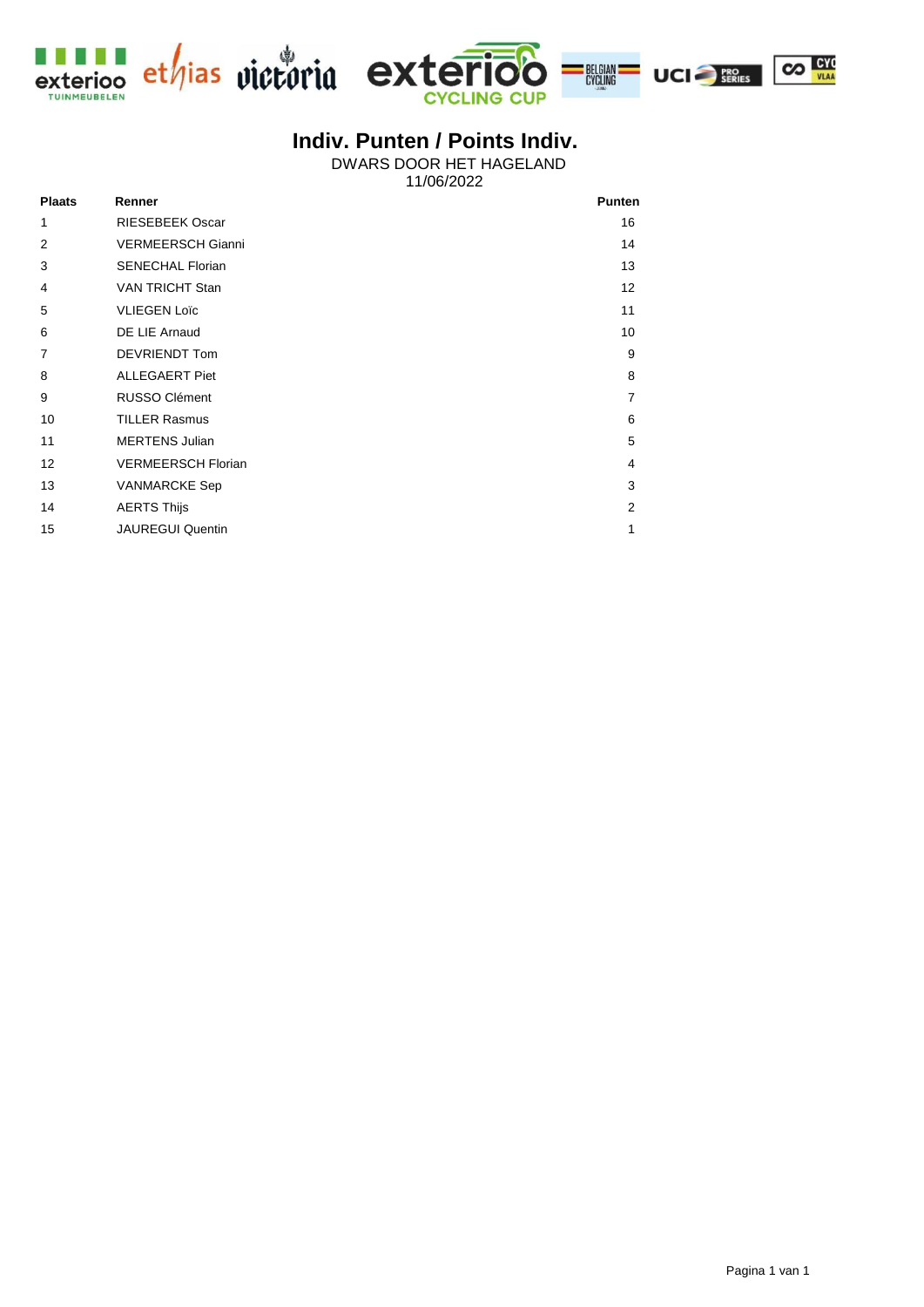

## **Individueel Klassement - Classement Individuel**

### **na wedstrijd van DWARS DOOR HET HAGELAND - 11/06/2022**

| $\mathbf{1}$ | DE LIE Arnaud              | LOTTO SOUDAL                           | 73             |
|--------------|----------------------------|----------------------------------------|----------------|
| 2            | THIJSSEN Gerben            | INTERMARCHÉ - WANTY - GOBERT MATÉRIAUX | 49             |
| 3            | HOFSTETTER Hugo            | <b>TEAM ARKEA - SAMSIC</b>             | 40             |
| 4            | DE BONDT Dries             | ALPECIN-FENIX                          | 35             |
| 5            | <b>ALLEGAERT Piet</b>      | <b>COFIDIS</b>                         | 30             |
| 6            | <b>BARBIER Pierre</b>      | <b>B&amp;B HOTELS - KTM</b>            | 29             |
| 7            | <b>VERMEERSCH Gianni</b>   | ALPECIN-FENIX                          | 28             |
| 8            | PASQUALON Andrea           | INTERMARCHÉ - WANTY - GOBERT MATÉRIAUX | 27             |
| 9            | VAN GESTEL Dries           | <b>TOTALENERGIES</b>                   | 25             |
| 10           | <b>TAMINIAUX Lionel</b>    | ALPECIN-FENIX                          | 25             |
| 11           | <b>ZINGLE Axel</b>         | <b>COFIDIS</b>                         | 22             |
| 12           | <b>VLIEGEN Loïc</b>        | INTERMARCHÉ - WANTY - GOBERT MATÉRIAUX | 22             |
| 13           | <b>VERMEERSCH Florian</b>  | LOTTO SOUDAL                           | 20             |
| 14           | <b>BONIFAZIO Niccolò</b>   | <b>TOTALENERGIES</b>                   | 19             |
| 15           | <b>RIESEBEEK Oscar</b>     | ALPECIN-FENIX                          | 16             |
| 16           | <b>TRENTIN Matteo</b>      | <b>UAE TEAM EMIRATES</b>               | 16             |
| 17           | GROENEWEGEN Dylan          | TEAM BIKEEXCHANGE - JAYCO              | 16             |
| 18           | MOZZATO Luca               | <b>B&amp;B HOTELS - KTM</b>            | 16             |
| 19           | <b>MENTEN Milan</b>        | <b>BINGOAL PAUWELS SAUCES WB</b>       | 16             |
| 20           | <b>DUPONT Timothy</b>      | <b>BINGOAL PAUWELS SAUCES WB</b>       | 15             |
| 21           | PEÁK Barnabás              | INTERMARCHÉ - WANTY - GOBERT MATÉRIAUX | 14             |
| 22           | <b>SENECHAL Florian</b>    | QUICK-STEP ALPHA VINYL TEAM            | 13             |
| 23           | NYS Thibau                 | <b>BALOISE TREK LIONS</b>              | 13             |
| 24           | <b>GILBERT Philippe</b>    | LOTTO SOUDAL                           | 13             |
| 25           | <b>BLOEM Joren</b>         | ABLOC CT                               | 13             |
| 26           | <b>TILLER Rasmus</b>       | UNO-X PRO CYCLING TEAM                 | 13             |
| 27           | VAN TRICHT Stan            | QUICK-STEP ALPHA VINYL TEAM            | 12             |
| 28           | <b>REYNDERS Jens</b>       | SPORT VLAANDEREN - BALOISE             | 12             |
| 29           | MARECZKO Jakub             | ALPECIN-FENIX                          | 12             |
| 30           | DEWULF Stan                | <b>AG2R CITROEN TEAM</b>               | 12             |
| 31           | <b>LAWLESS Christopher</b> | <b>TOTALENERGIES</b>                   | 12             |
| 32           | ROOSEN Timo                | <b>JUMBO-VISMA</b>                     | 12             |
| 33           | <b>PETIT Adrien</b>        | INTERMARCHÉ - WANTY - GOBERT MATÉRIAUX | 11             |
| 34           | <b>VERNON Ethan</b>        | QUICK-STEP ALPHA VINYL TEAM            | 11             |
| 35           | <b>VANMARCKE Sep</b>       | <b>ISRAEL - PREMIER TECH</b>           | 11             |
| 36           | <b>RUSSO Clément</b>       | <b>TEAM ARKEA - SAMSIC</b>             | 11             |
| 37           | <b>DUJARDIN Sandy</b>      | <b>TOTALENERGIES</b>                   | 11             |
| 38           | <b>CAMPENAERTS Victor</b>  | LOTTO SOUDAL                           | 10             |
| 39           | KIELICH Timo               | ALPECIN-FENIX                          | 10             |
| 40           | VAN DIJKE Mick             | <b>JUMBO-VISMA</b>                     | 10             |
| 41           | VAN GILS Maxim             | LOTTO SOUDAL                           | 10             |
| 42           | <b>WEEMAES Sasha</b>       | SPORT VLAANDEREN - BALOISE             | 10             |
| 43           | DEVRIENDT Tom              | INTERMARCHÉ - WANTY - GOBERT MATÉRIAUX | 9              |
| 44           | <b>GRONDIN Donavan</b>     | TEAM ARKEA - SAMSIC                    | 9              |
| 45           | VAUQUELIN Kévin            | TEAM ARKEA - SAMSIC                    | 9              |
| 46           | VAN LERBERGHE Bert         | QUICK-STEP ALPHA VINYL TEAM            | 8              |
| 47           | <b>PITHIE Laurence</b>     | GROUPAMA - FDJ                         | 8              |
| 48           | <b>WARLOP Jordi</b>        | <b>B&amp;B HOTELS - KTM</b>            | 8              |
| 49           | DE KLEIJN Arvid            | HUMAN POWERED HEALTH                   | $\overline{7}$ |
| 50           | <b>OTTEMA Rick</b>         | METEC - SOLARWATT P/B MANTEL           | $\overline{7}$ |